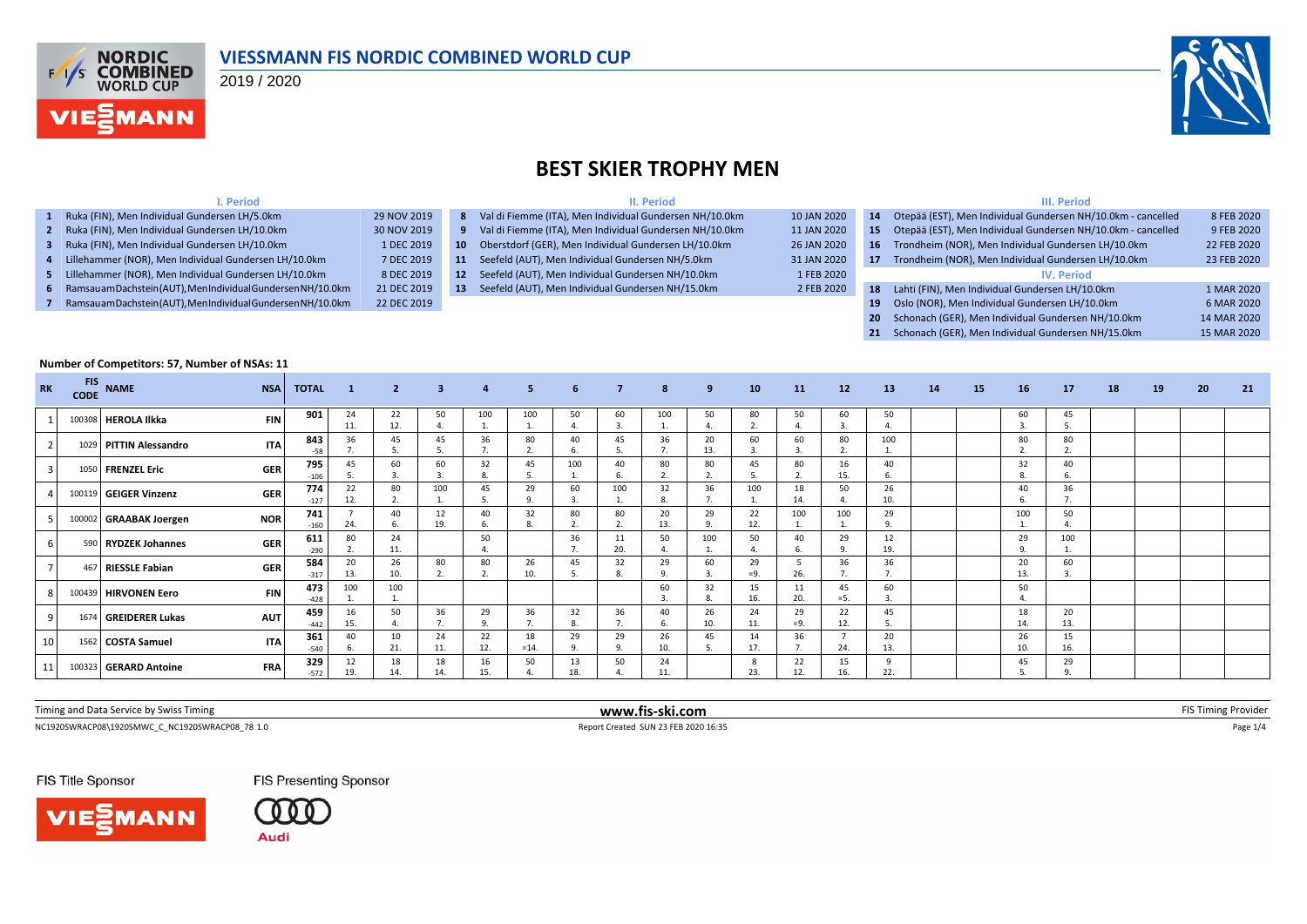### **VIESSMANN FIS NORDIC COMBINED WORLD CUP**



**FAS NORDIC<br>EXAS COMBINED**<br>WORLD CUP

**VIE***MANN* 

# **BEST SKIER TROPHY MEN**

| <b>RK</b> | <b>FIS</b><br><b>CODE</b> | <b>NAME</b>                              | <b>TOTAL</b><br><b>NSA</b>  | -1                    | -2                    | з                              |           |                        |            |                       | 8                              | 9                     | 10                    | 11                    | 12                             | 13                    | 14 | 15 | 16                    | 17           | 18 | 19 | 20 | 21 |
|-----------|---------------------------|------------------------------------------|-----------------------------|-----------------------|-----------------------|--------------------------------|-----------|------------------------|------------|-----------------------|--------------------------------|-----------------------|-----------------------|-----------------------|--------------------------------|-----------------------|----|----|-----------------------|--------------|----|----|----|----|
| 12        |                           | 592 KLAPFER Lukas<br><b>AUT</b>          | 301<br>$-600$               | 6<br>25.              | 15<br>16.             |                                | 24<br>11. |                        | 24<br>11.  | 12<br>19.             | 45<br>5.                       | 40<br>6.              | 40<br>-6.             | 29<br>$=9.$           | 12<br>19.                      | 32<br>8.              |    |    | 10<br>21.             | 12<br>$=19.$ |    |    |    |    |
| 13        |                           | 1761 JOEBSTL Thomas<br><b>AUT</b>        | 274<br>$-627$               | 50                    | 29<br>9.              | 11<br>20.                      | 26<br>10. | 24<br>11               | 26<br>10.  | 20<br>13.             | $\overline{\mathbf{3}}$<br>28. | 24<br>11.             | -6<br>25.             | 32<br>8.              | 10<br>21.                      |                       |    |    |                       | 13<br>18.    |    |    |    |    |
| 14        |                           | 100100 RIIBER Jarl Magnus<br><b>NOR</b>  | 236<br>$-665$               | 13<br>18.             | 20<br>13.             | 26<br>10.                      | 14<br>17. | 14<br>17.              | 22<br>12.  | 16<br>$=15.$          | $\overline{7}$<br>24.          | 6<br>25.              | 5<br>26.              | 15<br>16.             | 14<br>17.                      | - 6<br>25.            |    |    | 36<br>$\overline{7}$  | 22<br>12.    |    |    |    |    |
| 15        |                           | 100025 ANDERSEN Espen<br><b>NOR</b>      | 217<br>$-684$               | 32<br>8.              | 12<br>19.             | 29<br>9.                       |           | 22<br>12.              | 16<br>15.  | 10<br>21.             | 15<br>16.                      | 18<br>14.             | 32<br>8.              | 8<br>23.              |                                |                       |    |    | 11<br>20.             | 12<br>$=19.$ |    |    |    |    |
| 16        | 1774                      | <b>BUZZI Raffaele</b>                    | 209<br><b>ITA</b><br>$-692$ |                       | 36<br>7               |                                |           |                        |            |                       | 13<br>18.                      | 15<br>16.             | 20<br>13.             | 13<br>$=18.$          | 32<br>8.                       | 80<br>2.              |    |    |                       |              |    |    |    |    |
| 17        | 1600                      | <b>FAISST Manuel</b>                     | 193<br><b>GER</b><br>$-708$ | -5<br>26.             | 14<br>17.             | 6<br>25.                       | 9<br>22.  | 12<br>19.              | 20<br>13.  | 26<br>10.             |                                | 10<br>21.             | - 7<br>24.            |                       | 20<br>13.                      | 24<br>11.             |    |    | 16<br>15.             | 24<br>11.    |    |    |    |    |
| 18        |                           | 1439 FLETCHER Taylor                     | 166<br><b>USA</b><br>$-735$ | 15<br>16.             | $\overline{7}$<br>24. | 32<br>8.                       | 20<br>13. | 13<br>18.              |            | 5<br>26.              | 18<br>14.                      |                       |                       |                       |                                |                       |    |    | 24<br>11.             | 32<br>8.     |    |    |    |    |
| 19        |                           | 1413 KROG Magnus<br><b>NOR</b>           | 162<br>$-739$               |                       |                       |                                |           |                        |            |                       | - 1<br>30.                     | 8<br>23.              | 36<br>7.              | 20<br>13.             | 45<br>$= 5.$                   | 22<br>12.             |    |    | 22<br>12.             | 8<br>23.     |    |    |    |    |
| 20        |                           | 1760 ORTER Philipp                       | 161<br><b>AUT</b><br>$-740$ | 11<br>20.             | 13<br>18.             | 15<br>16.                      | 5<br>26.  | 8<br>23.               | 12<br>19.  | 22<br>12.             | $\overline{4}$<br>27.          | 12<br>19.             | 16<br>15.             | $\overline{7}$<br>24. | $\overline{2}$<br>29.          | 14<br>17.             |    |    | $\overline{2}$<br>29. | 18<br>14.    |    |    |    |    |
| 21        |                           | 1868 FRITZ Martin<br><b>AUT</b>          | 158<br>$-743$               | $\overline{4}$<br>27. | <sub>9</sub><br>22.   | 20<br>13.                      | 12<br>19. | 15<br>16.              |            | 9<br>22.              | 22<br>12.                      | 22<br>12.             | 10<br>21.             | $\overline{2}$<br>29. | 8<br>23.                       | $\overline{7}$<br>24. |    |    | 12<br>19.             | 6<br>25.     |    |    |    |    |
| 22        |                           | 100474 OFTEBRO Jens Luraas<br><b>NOR</b> | 155<br>$-746$               | $\overline{2}$<br>29. | 11<br>20.             | -5<br>26.                      | 8<br>23.  | 10<br>21.              | 10<br>21.  | 8<br>23.              | 9<br>22.                       | 13<br>18.             |                       | 24<br>11.             |                                | 16<br>15.             |    |    | 13<br>18.             | 26<br>10.    |    |    |    |    |
| 23        | 100495                    | <b>KARHUMAA Wille</b>                    | 140<br><b>FIN</b><br>$-761$ | 26<br>10.             |                       | 40<br>6.                       | 18<br>14. | 40<br>-6.              |            |                       | 11<br>20.                      | 5<br>26.              |                       |                       |                                |                       |    |    |                       |              |    |    |    |    |
| 24        |                           | 100538 MUTRU Leevi                       | 136<br><b>FIN</b><br>$-765$ | 60<br>3.              | 32<br>8               |                                |           |                        |            |                       |                                |                       |                       | 13<br>$=18.$          | $\overline{\mathbf{3}}$<br>28. |                       |    |    | 14<br>17.             | 14<br>17.    |    |    |    |    |
| 25        | 100965                    | <b>LAMPARTER Johannes</b>                | 135<br><b>AUT</b><br>$-766$ |                       |                       |                                |           |                        | 14<br>17.  | 14<br>17.             | 16<br>15.                      | 11<br>20.             | 29<br>$=9.$           |                       | 24<br>11.                      | 8<br>23.              |    |    | 9<br>22.              | 10<br>21.    |    |    |    |    |
| 26        | 100280                    | <b>PORTYK Tomas</b>                      | 133<br><b>CZE</b><br>$-768$ | 3<br>28.              | -4<br>27.             | 14<br>17.                      | 13<br>18. | 11<br>20.              | - 8<br>23. | 16<br>$=15.$          | 14<br>17.                      | 14<br>17.             |                       | -1<br>30.             | -9<br>22.                      | 13<br>18.             |    |    | -4<br>27.             | -9<br>22.    |    |    |    |    |
| 27        |                           | 100797 OFTEBRO Einar Luraas              | 126<br><b>NOR</b><br>$-775$ | 18<br>14.             | 6<br>25.              | $\overline{\mathbf{3}}$<br>28. |           | 24.                    | 6<br>25.   | $\overline{3}$<br>28. |                                |                       |                       | 45<br>5.              | 13<br>18.                      | 18<br>14.             |    |    | $\overline{7}$<br>24. |              |    |    |    |    |
| 28        |                           | 100536 BURAAS Lars<br><b>NOR</b>         | 120<br>$-781$               |                       |                       |                                | 60<br>3.  | 60<br>$\overline{3}$ . |            |                       |                                |                       |                       |                       |                                |                       |    |    |                       |              |    |    |    |    |
| 29        |                           | 1136 WATABE Akito                        | 118<br><b>JPN</b><br>$-783$ | 14<br>17.             | $\overline{2}$<br>29. | 13<br>18.                      | 10<br>21. | 18<br>$=14.$           | 15<br>16.  | 13<br>18.             | 12<br>19.                      | $\overline{3}$<br>28. | $\overline{2}$<br>29. |                       | 6<br>25.                       | - 5<br>26.            |    |    | -5<br>26.             |              |    |    |    |    |

Timing and Data Service by Swiss Timing **EXTIMING 2008 WWW.fis-ski.com WWW.fis-ski.com** FIS Timing Provider

 $\footnotesize \textsf{Report Credit SUN 23 FEB 2020 16:35} \footnotesize \textsf{Page 2/4} \footnotesize \textsf{Page 2/4} \footnotesize \textsf{Page 2/4} \footnotesize \textsf{Page 2/4} \footnotesize \textsf{Page 2/4} \footnotesize \textsf{Page 2/4} \footnotesize \textsf{Page 2/4} \footnotesize \textsf{Page 2/4} \footnotesize \textsf{Page 2/4} \footnotesize \textsf{Page 2/4} \footnotesize \textsf{Page 2/4} \footnotesize \textsf{Page 2/4} \footnotesize \textsf{Page$ 

FIS Title Sponsor

VIESMANN



**FIS Presenting Sponsor**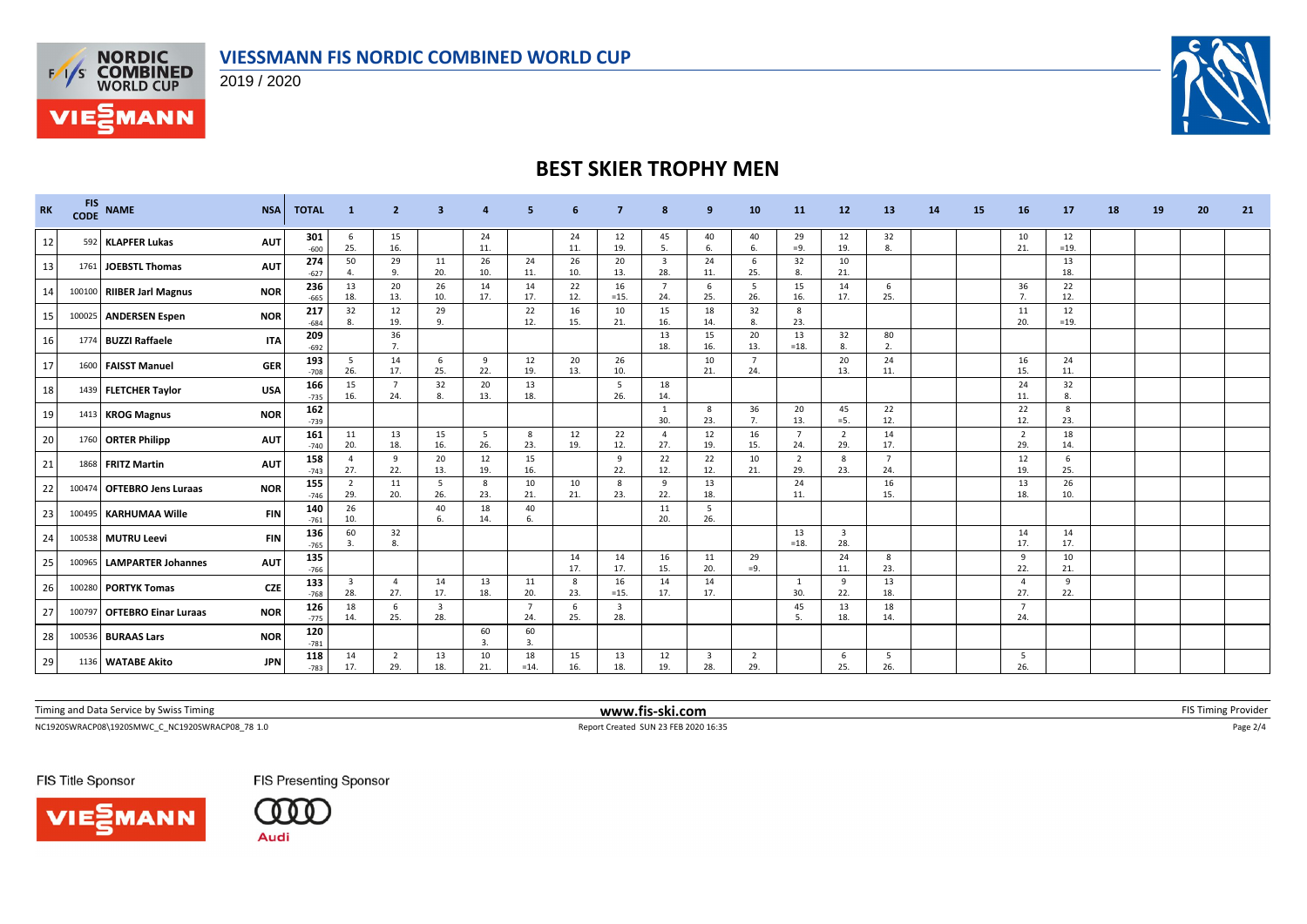



**FAS NORDIC<br>EXAS COMBINED**<br>WORLD CUP

**VIE***MANN* 



## **BEST SKIER TROPHY MEN**

| <b>RK</b> | <b>FIS</b><br><b>CODE</b> | <b>NAME</b>                 | <b>NSA</b> | <b>TOTAL</b>  | -1        | $\mathbf{2}$                   | 3                     | $\overline{a}$                 | 5                              | 6                     |                       | 8                     | 9                     | 10        | <b>11</b>             | 12         | 13                    | 14 | 15 | 16        | 17                             | 18 | 19 | 20 | 21 |
|-----------|---------------------------|-----------------------------|------------|---------------|-----------|--------------------------------|-----------------------|--------------------------------|--------------------------------|-----------------------|-----------------------|-----------------------|-----------------------|-----------|-----------------------|------------|-----------------------|----|----|-----------|--------------------------------|----|----|----|----|
| 30        |                           | 1821 WEBER Terence          | <b>GER</b> | 104<br>$-797$ |           | 16<br>15.                      |                       | 11<br>20.                      | -6<br>25.                      | 18<br>14.             | 18<br>14.             | 10<br>21.             | 9<br>22.              |           | $\overline{4}$<br>27. |            | 10<br>21.             |    |    |           | $\overline{2}$<br>29.          |    |    |    |    |
| 31        |                           | 100529 BJOERNSTAD Espen     | <b>NOR</b> | 104<br>$-797$ |           | - 5<br>26.                     | $\overline{7}$<br>24. | $\overline{7}$<br>24.          | $\overline{2}$<br>29.          | 11<br>20.             | $\overline{7}$<br>24. | $\overline{2}$<br>29. | - 7<br>24.            | -1<br>30. | 10<br>21.             | 11<br>20.  | 3<br>28.              |    |    | 15<br>16. | 16<br>15.                      |    |    |    |    |
| 32        |                           | 1706 REHRL Franz-Josef      | <b>AUT</b> | 101<br>$-800$ | 8<br>23.  | 8<br>23.                       | - 4<br>27.            |                                |                                | 4<br>27.              | $\overline{2}$<br>29. | 5<br>26.              | 16<br>15.             | 12<br>19. | 6<br>25.              | 26<br>10.  | $\overline{4}$<br>27. |    |    | 6<br>25.  |                                |    |    |    |    |
| 33        |                           | 100566 SKOGLUND Andreas     | <b>NOR</b> | 69<br>$-832$  |           |                                |                       | 15<br>16.                      | 20<br>13.                      | 9<br>22.              |                       |                       |                       |           |                       | - 5<br>26. | 15<br>16.             |    |    |           | 5<br>26.                       |    |    |    |    |
| 34        |                           | 100434 MUHLETHALER Laurent  | <b>FRA</b> | 67<br>$-834$  |           |                                | 8<br>23.              |                                |                                |                       | 6<br>25.              |                       | $\overline{2}$<br>29. | 9<br>22.  | 16<br>15.             |            | 11<br>20.             |    |    | 8<br>23.  | $\overline{7}$<br>24.          |    |    |    |    |
| 35        |                           | 100191 GERSTGRASER Paul     | <b>AUT</b> | 51<br>$-850$  | 29<br>9.  |                                | 22<br>12.             |                                |                                |                       |                       |                       |                       |           |                       |            |                       |    |    |           |                                |    |    |    |    |
| 36        |                           | 1464 RUNGGALDIER Lukas      | <b>ITA</b> | 50<br>$-851$  |           |                                |                       | $\overline{\mathbf{3}}$<br>28. | $\overline{4}$<br>27.          | $\overline{7}$<br>24. |                       |                       | $\overline{4}$<br>27. | 18<br>14. | 14<br>17.             |            |                       |    |    |           |                                |    |    |    |    |
| 37        |                           | 1462 CIESLAR Adam           | <b>POL</b> | 33<br>$-868$  |           |                                |                       | $\mathbf{1}$<br>30.            |                                |                       | $\overline{4}$<br>27. |                       |                       |           | 9<br>22.              | 18<br>14.  | -1<br>30.             |    |    |           |                                |    |    |    |    |
| 38        |                           | 100460 KOSTNER Aaron        | <b>ITA</b> | 28<br>$-873$  | 9<br>22.  |                                | 10<br>21.             |                                | 9<br>22.                       |                       |                       |                       |                       |           |                       |            |                       |    |    |           |                                |    |    |    |    |
| 39        |                           | 100184 LANGE Jakob          | <b>GER</b> | 24<br>$-877$  |           |                                |                       |                                |                                |                       | 24<br>11.             |                       |                       |           |                       |            |                       |    |    |           |                                |    |    |    |    |
| 40        |                           | 100547 YAMAMOTO Ryota       | <b>JPN</b> | 21<br>$-880$  |           |                                |                       | 6<br>25.                       | 1<br>30.                       |                       |                       |                       |                       | 13<br>18. |                       | -1<br>30.  |                       |    |    |           |                                |    |    |    |    |
| 41        |                           | 100357 SCHMID Julian        | <b>GER</b> | 21<br>$-880$  |           | $\overline{\mathbf{3}}$<br>28. | 9<br>22.              |                                | - 5<br>26.                     |                       | 1<br>30.              |                       |                       |           |                       |            | $\overline{2}$<br>29. |    |    | -1<br>30. |                                |    |    |    |    |
| 42        |                           | 100269 VYTRVAL Jan          | <b>CZE</b> | 20<br>$-881$  |           |                                |                       |                                |                                |                       |                       | -6<br>25.             |                       | 11<br>20. |                       |            |                       |    |    |           | $\overline{\mathbf{3}}$<br>28. |    |    |    |    |
| 43        |                           | 100314 RIIBER Harald Johnas | <b>NOR</b> | 18<br>$-883$  | 1<br>30.  | 1<br>30.                       | 16<br>15.             |                                |                                |                       |                       |                       |                       |           |                       |            |                       |    |    |           |                                |    |    |    |    |
| 44        |                           | 252 GRUBER Bernhard         | <b>AUT</b> | 14<br>$-887$  |           |                                |                       |                                |                                | 5<br>26.              |                       | 8<br>23.              | $\mathbf{1}$<br>30.   |           |                       |            |                       |    |    |           |                                |    |    |    |    |
| 45        |                           | 100493 KETTUNEN Atte        | <b>FIN</b> | 10<br>$-891$  | 10<br>21. |                                |                       |                                |                                |                       |                       |                       |                       |           |                       |            |                       |    |    |           |                                |    |    |    |    |
| 46        |                           | 100316 TILLER Simen         | <b>NOR</b> | 7<br>$-894$   |           |                                |                       | $\overline{4}$<br>27.          | $\overline{\mathbf{3}}$<br>28. |                       |                       |                       |                       |           |                       |            |                       |    |    |           |                                |    |    |    |    |
| 47        |                           | 759 NAGAI Hideaki           | <b>JPN</b> | 5<br>$-896$   |           |                                |                       |                                |                                | -1<br>30.             |                       |                       |                       | -4<br>27. |                       |            |                       |    |    |           |                                |    |    |    |    |

Timing and Data Service by Swiss Timing **EXTIMING 2008 WWW.fis-ski.com WWW.fis-ski.com** FIS Timing Provider

NC1920SWRACP08\1920SMWC\_C\_NC1920SWRACP08\_78 1.0 Report Created SUN 23 FEB 2020 16:35 Page 3/4

FIS Title Sponsor





**FIS Presenting Sponsor**